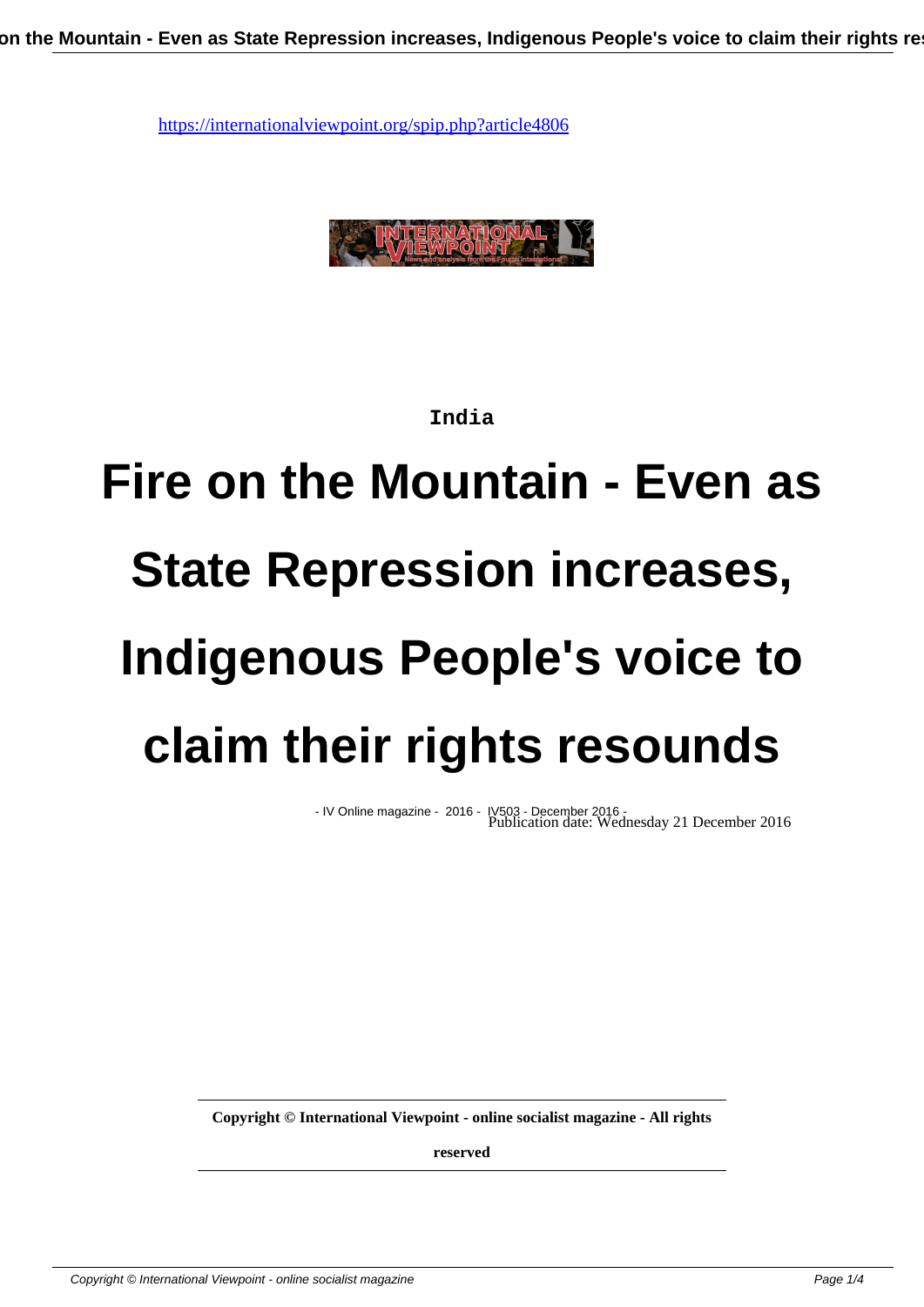**The Supreme Court of India in a landmark judgment (Criminal Appeal No: 11 of 2011) observes: "The injustice done to the tribal people of India is a shameful chapter in our country's history. The tribals were called `rakshas' (demons), `asuras', and what not. They were slaughtered in large numbers, and the survivors and their descendants were degraded, humiliated, and all kinds of atrocities inflicted on them for centuries. They were deprived of their lands, and pushed into forests and hills where they eke out a miserable existence of poverty, illiteracy, disease, etc. And now efforts are being made by some people to deprive them even of their forest and hill land where they are living, and the forest produce on which they survive." [section 36].**

## **Law vs People**

Realizing this injustice, the British rulers introduced some legislations in view of protecting the tribal people and their rights over natural resources. Chotanagpur Tenancy Act, 1908 (CNT) and Santal Pargana Tenancy Act, 1949 (SPT). These laws were meant to prevent land-alienation of the indigenous Adivasi community. However, over the years some loopholes were made especially in CNT Act through which indigenous land can be taken for public sector undertakings such as mines and industries.

Under this guise thousands of acres of land has been forcibly taken using the outdated Land Acquisition Act of 1894 enacted by the British. The compensation fixed by petty bureaucrats was meager without any rehabilitation of the displaced. A minimal estimate is about 24 lakh acres of land alienated and 19 lakh people displaced. Further push came in with Liberalisation Policy adopted from early 1990s paving way for private industrialists to invest in mining and industries.

## **Memorandums of Underakings on paper only**

Even as the govt went on signing Memorandums of Underakings with prospective industrialists, people's resistance movements began to emerge. Consequently very few industrialists could set up their industries leading to an industrial deadlock and most of them had to go back empty handed. Big projects such as Neterhat Field Firing Range, Koel-Karo River-Water Project, Arcelor-Mittal project where people's resolve not to give their land are some of the success stories of people's resistance. It was in such a predicament that UPA govt enacted the âEurosÜLand Acquisition Act, 2013' by which better compensation and rehabilitation was offered.

Some significant features are: (1) compensation amount enhanced to four times the market rate, (2) obtaining environment clearance for the industry/mine, (3) obligatory public hearings wherein the consent of 80% for private industries and 70% for public sector industries, (4) social audit by independent expert group to assess the economic, social, cultural impact on the communities because of the industry/mine functioning in their midst. Only on the satisfactory fulfillment of the above conditions, industries/mines would be given the go-ahead signal.

Mass protests overwhelm Ordinance of NDA govt to scrap the salient features of the 2013 Land Acquisition Act. This was a desperate attempt to salvage the assurances the govt had made to industrialists that they would face no problems in setting up industries. This arrogant action of the govt aroused the intellectuals, farmers associations,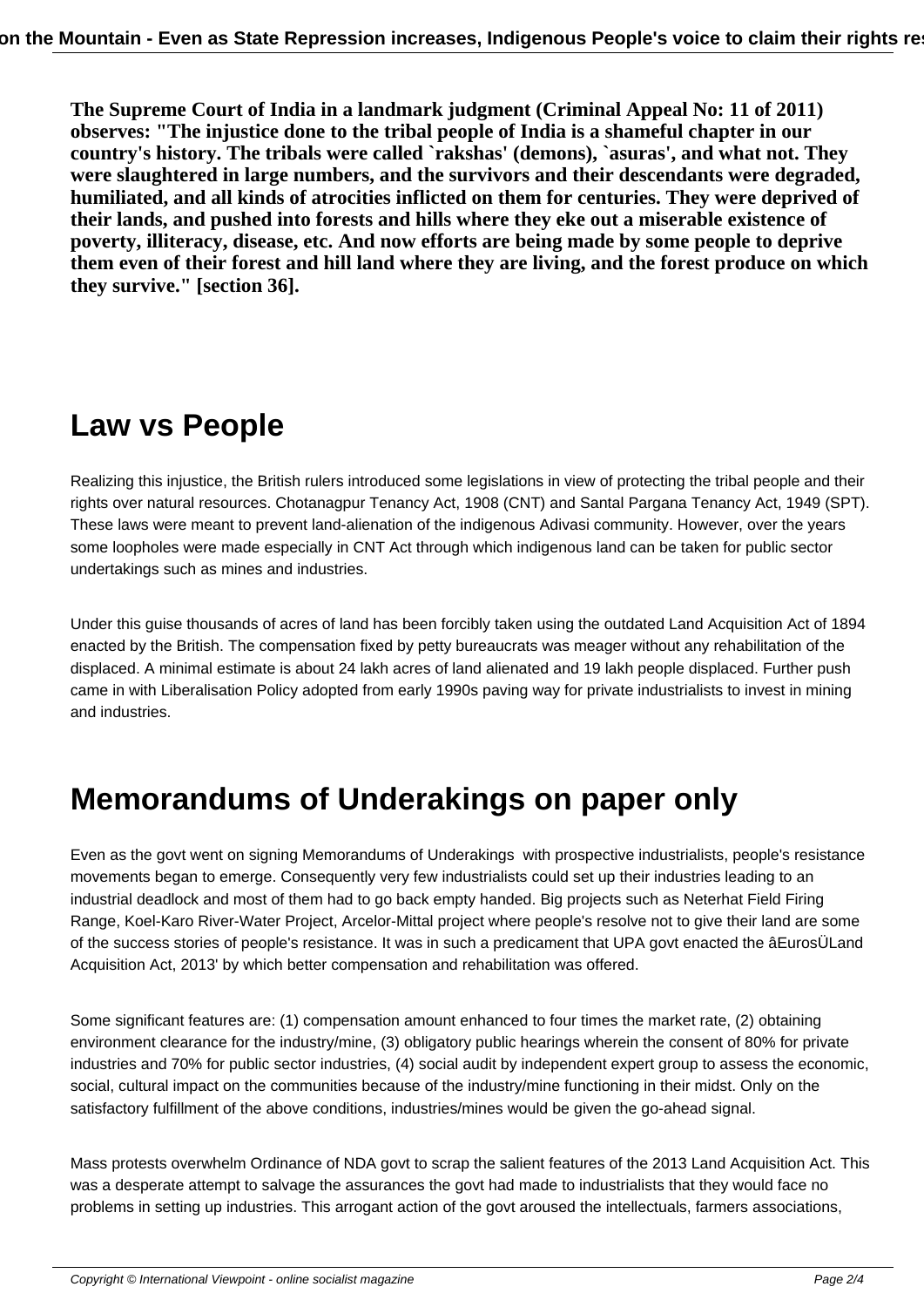working class, dalit and adivasi communities to take to the street at local, regional, national levels and denounce the duplicity of the NDA govt. This determined protest by the masses finally brought the govt on its knees and forced it to withdraw the much hated Ordinance.

Shifting the burden of dismantling the 2013 Land Acquisition Act to State Govts, the NDA govt asked the States to enact their own laws / ordinances / amendments so that the corporates can easily acquire land and start their industries and mines. Now that Jharkhand Govt is a BJP govt and has been faithfully carrying out the dictates of the national NDA govt worked out the sinister plan of passing an Ordinance which sought to tamper with the CNT & SPT Acts. This Ordinance was passed by the State Cabinet just a few days before the commencement of the State Assembly on 28th July 2016. It should rather have been placed in the Assembly, but the govt knew it would be difficult to get it through since the opposition would oppose it vehemently. Sad but true, the State Governor signed it and forwarded it to the President of India for his approval after which it would become a law. Happily, the President had the discretionary sense to forward it to the Central Govt and the National Commission for Scheduled Tribes and asked for their comments. While the central govt has been silent on the matter, the ST Commission responded saying it would be highly unconstitutional to pass such an ordinance. Nearly five months have passed and the President has not given his approval. This placed the NDA govt at the centre and the state govt in Jharkhand in an awkward situation where their plot against the indigenous people could not materialize.

#### **Ordinance becomes Amendment**

 Jharkhand Govt's proposed Amendments to CNT & SPT Acts are a scapegoat to hide its real intent of duping the indigenous community that the above Acts are good and will be preserved but with a few amendments which will open a new path to development! But sufficient awakening is taking place among the affected people and they will no longer be fooled.

Where attendance register becomes âEurosÜconsent' document!: Sensing the predicament of the govt, indigenous parties, organizations and movements demanded the Vth Schedule of the Constitution be observed in letter and spirit and that govt's proposed amendments should get the approval of Tribes Advisory Council (TAC) before presenting them on the floor of the Assembly. The govt wishing to give the impression that it abides by the constitutional requirements convened a formal meeting of the TAC in September 2016 but the anomaly was the Chief Minister who is not even a tribal made himself the chairman and conducted the meet. Laughable but true, the attendance register was taken as the consent document and the general public was informed through the ever obliging media that the resolution of the govt had been passed by the TAC!

A three-minute miracle! Opposition to the proposed Amendments to CNT & SPT Acts became voluminous on the part of indigenous mass movements and opposition political parties. Rallies, public meetings against the amendments became the order of the day. Opposition parties assured the people that they would not allow the bill to be passed in the State Assembly. Both the ruling party and the opposition parties were geared up for the battle and an obvious tension prevailed all over the state. When the State Assembly gathered, the opposition parties members were up on their feet and demanded that the bill be discussed first before any attempt to pass it. An uproar prevailed and then lo and behold it was announced that the Bill has been passed by a voice vote! All this took place in a matter of three minutes!

It is NOT agricultural land for non-agricultural purpose... BUT snatching indigenous land for out-sider industrialists. What are the objectionable elements in the proposed amendments? (1) Article 49 allowed transfer of indigenous land only to industry and mining. The proposed amendment will open the door to creating infrastructure, rail lines, colleges, hospitals, transmission lines etc. etc. in fact for any and every thing. (2) Article 21 restricted the use of agricultural land only for agricultural purpose. In other words, agricultural land cannot be changed to non-agricultural